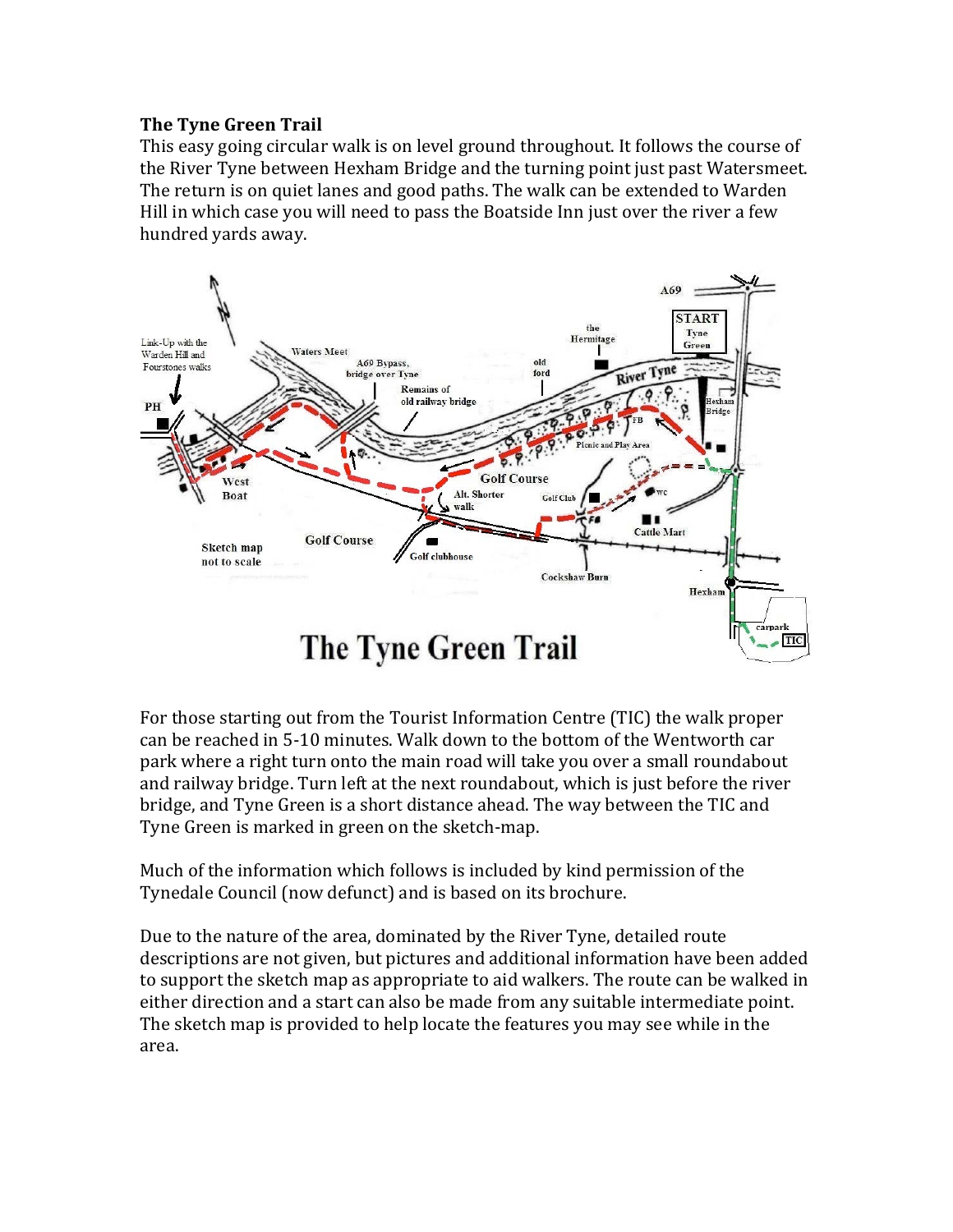The full trail is approximately 4  $\frac{1}{2}$  miles in length although a shorter trail, about half that distance, goes as far as the railway crossing. The Trail has been marked with red and blue wooden waymarkers although, with the passage of time, the condition of any wooden markers cannot be guaranteed.

The Trail proper starts at Tyne Green, near the main river bridge, and many find that following the riverside towards West Boat, via the 'Rivers Meet', and then returning slightly further away from the river along the quiet lane, gives a good balance. On the way, a few features you will come across are mentioned below, and in this case the arrows on the sketch reflect the order in which they appear

**Hexham Bridge** was built in 1793, from local sandstone, after floods combined with stretches of unstable river sands and gravel had wrecked three earlier attempts.

The bridge makes a good place to view the weir downstream or sporting activities on the calmer waters upstream. From here you can also get a good view of Hexham's skyline including three of Hexham's most historic buildings.



 **Views of Hexham Bridge**

One of these, **the Moot Hall,** which dates back to 1400 and earlier, sits on the opposite side of the market square to the Abbey and is clearly visible from the bridge and the A69 approach road. Also known as the gatehouse, this is where the Bailiff was based, courts held and civic business conducted.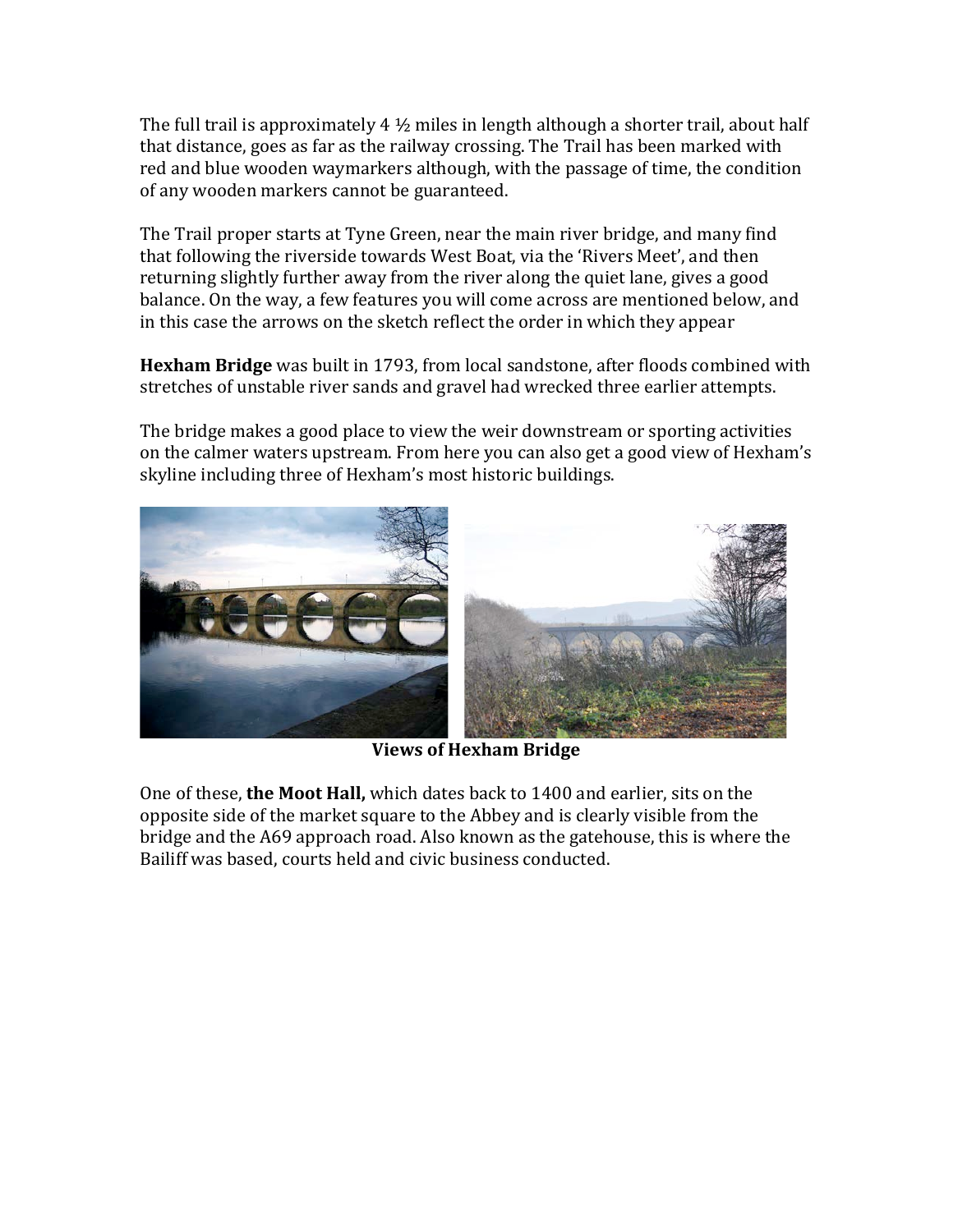

The Moot Hall, part of the Hexham sky-line from Hexham Bridge

# **Tyne Green Country Park**.

The land which forms the park was gifted to the Hexham Local Board of Health in 1887 by Wentworth Blackett Beaumont (later Lord Allendale), in commemoration of the golden jubilee of Queen Victoria.

Restoration work and environmental improvements have been grant-aided by the Countryside Commission which recognised the area of some 19 hectares as a country park in 1982. Today this picturesque area of open space offers facilities for watersports, fishing, and golf, a children's play area and picnic sites. Car parking is free alongside the roadway which borders the green.

**The broad avenue of mature trees** running parallel to the river includes species such as chestnut, sycamore, oak and large leaved lime, the latter commonly found forming avenues in country estates.



The avenue of mature trees along the banks of the Tyne

Across the river is a large Victorian house, **The Hermitage**, and, on the wooded slope behind, you may glimpse **St. John Lee Church**. Both names refer to St. John of Beverley, an early Bishop of Hexham, who sought solitude there.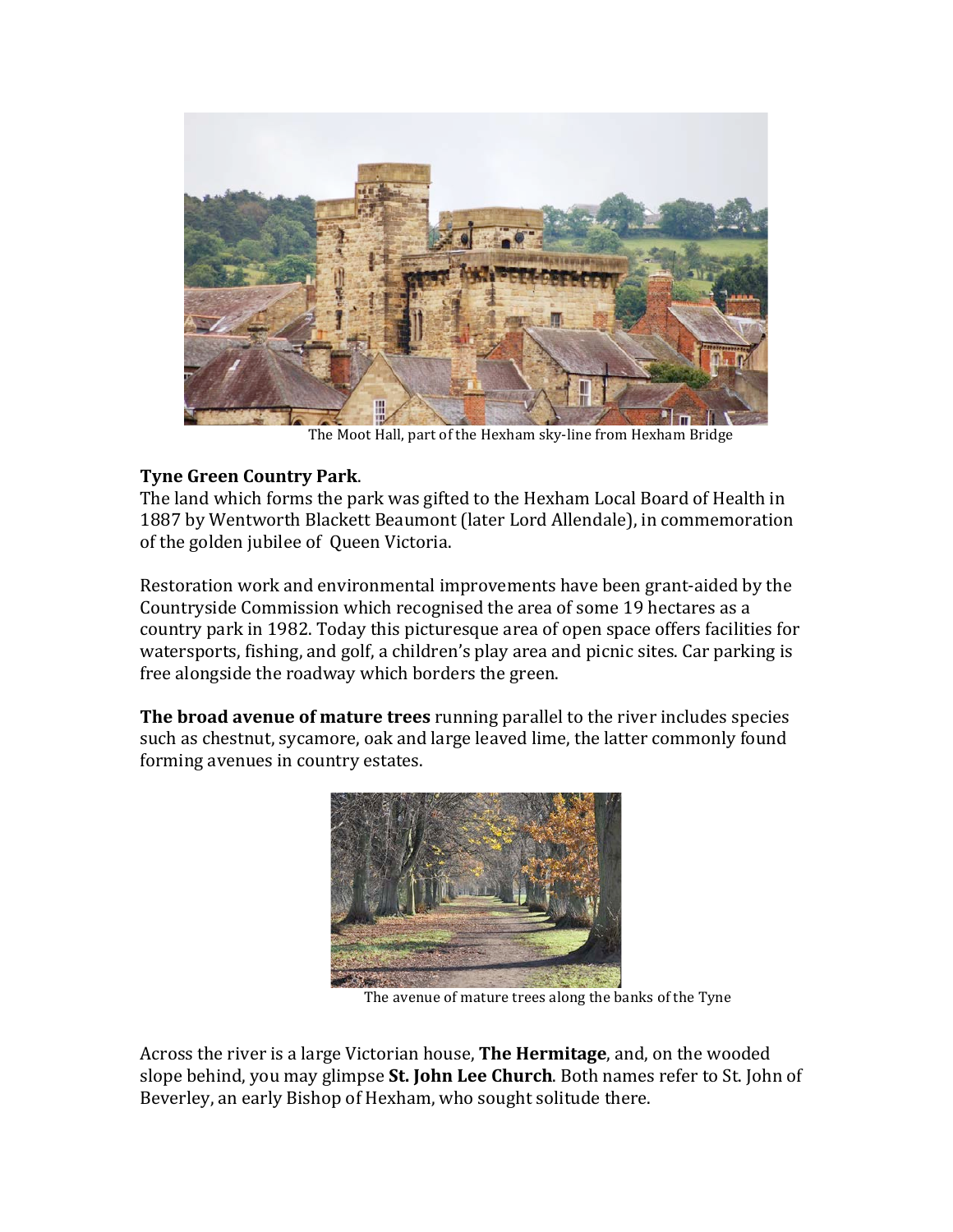

The growing trees which surround the church still allow the very top of the church to be seen from the riverside. However, this picture views the church from the other side of the river while on the walk up the bank.

**Crossing the Tyne,** although now taken for granted, was a major problem from the earliest times. Prior to the erection of the present bridge in 1793, crossings had relied on a mixture of fords, ferries and what often turned out to be bridges built on a leap of faith and shifting sands. The East Boat Ferry operated a little upstream of the present bridge. Further along the river, just past the meeting of the waters, the West Boat Ferry also operated and the hamlet here once boasted its own tavern, some of the foundations of which can still be seen near the houses of West Boat, close to the river crossing.

**Old bridge and ford**. Near the brick shelter a ford once existed, often difficult and dangerous, carrying travelers northward. A bridge to replace it was started here in 1767, finished in 1770, and swept away by the great flood of 1771 which took away every bridge except that at Corbridge. Old Bridge End stands on the far bank.

Further upstream the **remains of the old railway bridge** seen here carried the Border Counties Railway, which went up the North Tyne valley. Built 1855-62, it branched off from the Newcastle to Carlisle Railway which opened in 1838, the first to cross the country, and closed about 100 years later.